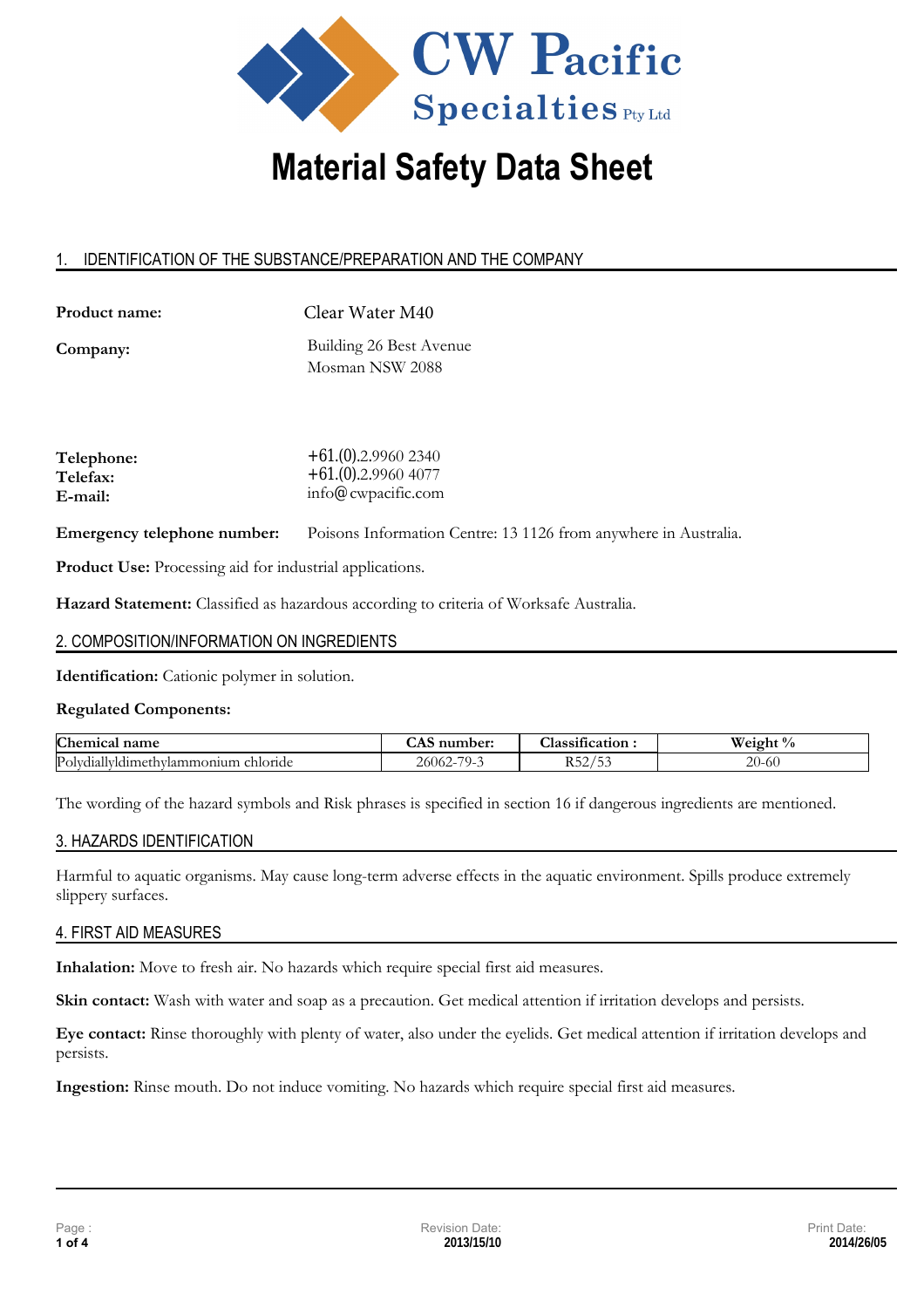# 5. FIRE-FIGHTING MEASURES

**Suitable extinguishing media:** Water. Water spray. Foam. Carbon dioxide (CO2). Dry powder.

Precautions: Spills produce extremely slippery surfaces.

**Special protective equipment for firefighters:** No special protective equipment required.

### 6. ACCIDENTAL RELEASE MEASURES

**Personal precautions:** No special precautions required.

**Environmental precautions:** Do not contaminate water.

**Methods for cleaning up:** Do not flush with water . Dam up. Soak up with inert absorbent material. If liquid has been spilt in large quantities clean up promptly by scoop or vacuum. After cleaning, flush away traces with water. Keep in suitable and closed containers for disposal.

### 7. HANDLING AND STORAGE

**Handling:** Avoid contact with skin, eyes and clothing. Do not breathe vapors or spray mist. When preparing the working solution ensure there is adequate ventilation. When using do not smoke.

**Storage:** Keep in a cool, dry place  $(0 - 35 \degree C)$ . Keep away from heat and sources of ignition. Freezing will affect the physical condition and may damage the material.

### 8. EXPOSURE CONTROLS / PERSONAL PROTECTION

**Engineering measures:** Use local exhaust if misting occurs. Natural ventilation is adequate in absence of mists.

#### **Personal protective equipment:**

**Respiratory protection:** In case of insufficient ventilation wear suitable respiratory equipment.

**Hand protection:** PVC or other plastic material gloves.

**Eye protection:** Safety glasses with side-shields. Do not wear contact lenses where this product is used.

**Skin and body protection:** Chemical resistant apron or protective suit if splashing or repeated contact with solution is likely.

**Hygiene measures:** Wash hands before breaks and at the end of workday. Handle in accordance with good industrial hygiene and safety practice.

# 9. PHYSICAL AND CHEMICAL PROPERTIES

**Form:** Liquid

**Color:** Amber

**Odor:** Slight

**pH:** 5 - 7

**Specific Gravity:** 1.02 - 1.08

**Melting point/range (°C):** Not applicable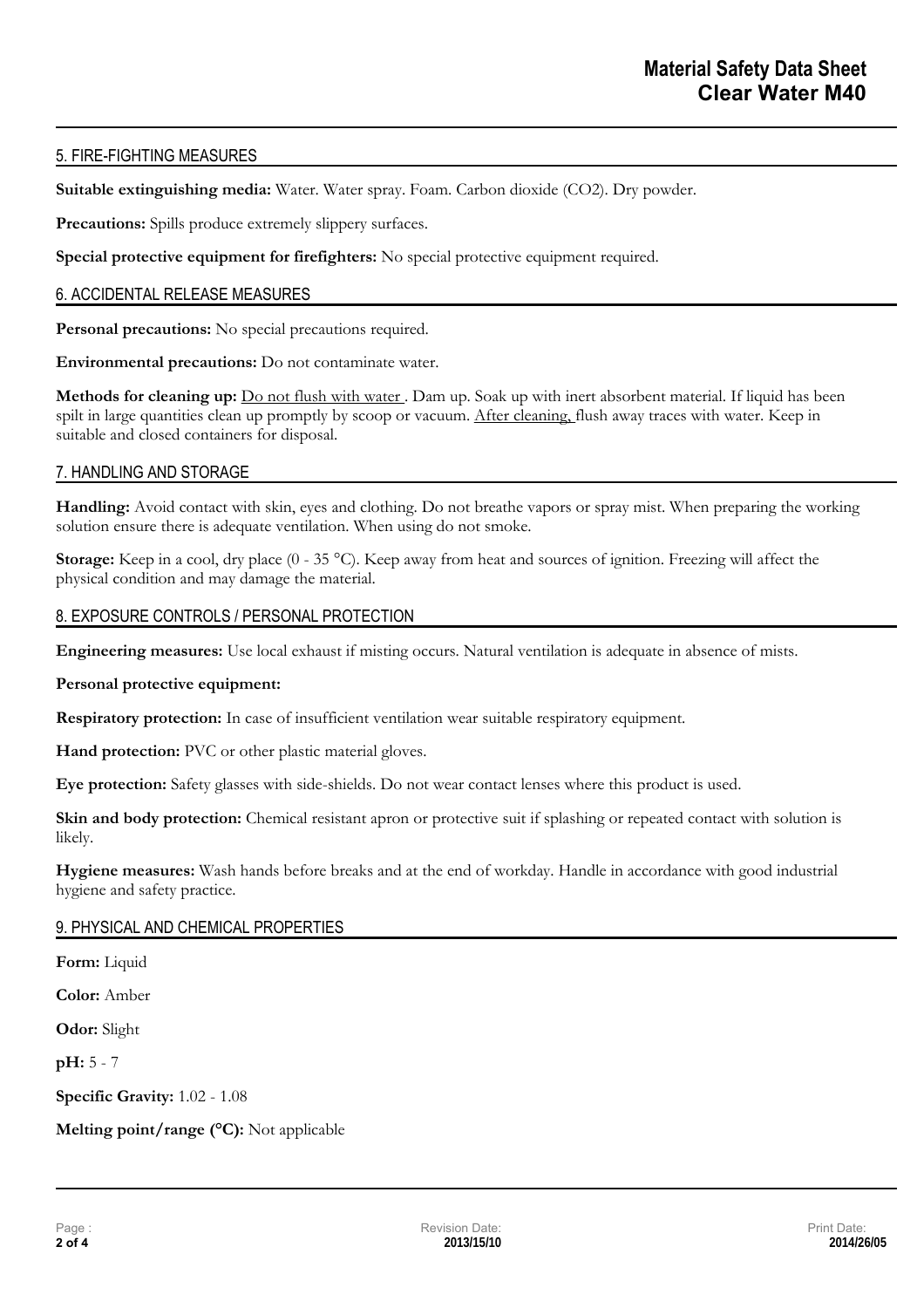**Flash point (°C):** Does not flash

**Freezing point (°C):** -3

**Autoignition temperature (°C):** Does not ignite

**Water solubility:** Completely miscible

**LogPow:** 0

# 10. STABILITY AND REACTIVITY

Stability: Stable. Hazardous polymerisation does not occur.

**Materials to avoid:** Oxidizing agents may cause exothermic reactions.

**Hazardous decomposition products:** No decomposition if stored and applied as directed. Burning of the dried material can produce: hydrogen chloride gas, nitrogen oxides (NOx), carbon oxides (COx).

# 11. TOXICOLOGICAL INFORMATION

### **Acute toxicity:**

**Oral:**  $LD50/oral/rat > 5000 mg/kg$ .

**Dermal:** LD50/dermal/rabbit > 5000 mg/kg.

**Inhalation:** The product is not expected to be toxic by inhalation.

**Irritation:** 

**Skin:** Not irritating.

**Eyes:** May cause slight eye irritation.

**Sensitization:** The results of testing on human volunteers (Human Insult Patch Test) showed this material to be nonsensitizing.

**Chronic toxicity:** A one-year feeding study on dogs did not reveal adverse health effects. A one-year feeding study on rats did not reveal adverse health effects.

**Other information:** Not mutagenic in Ames Test. Not mutagenic in micronucleus test on mice. A multi-generation study in rats showed no reproductive/developmental toxicity at a dose of 125 mg/kg/day. Not teratogenic, NOEL = 25 mg/kg.

# 12. ECOLOGICAL INFORMATION

# **Aquatic toxicity:**

**Toxicity to fish:** LC50/Danio rerio (Zebra fish)/96 hours > 10 - 100 mg/L (OECD 203).

**Toxicity to daphnia:** EC50/Daphnia magna (Water flea)/48 hours > 10 - 100 mg/L (OECD 202).

**Toxicity to algae:** Algal inhibition tests are not appropriate. The flocculation characteristics of the product interfere directly in the test medium preventing homogenous distribution which invalidates the test.

# **Environmental fate:**

**Persistence and degradability:** Not readily biodegradable.